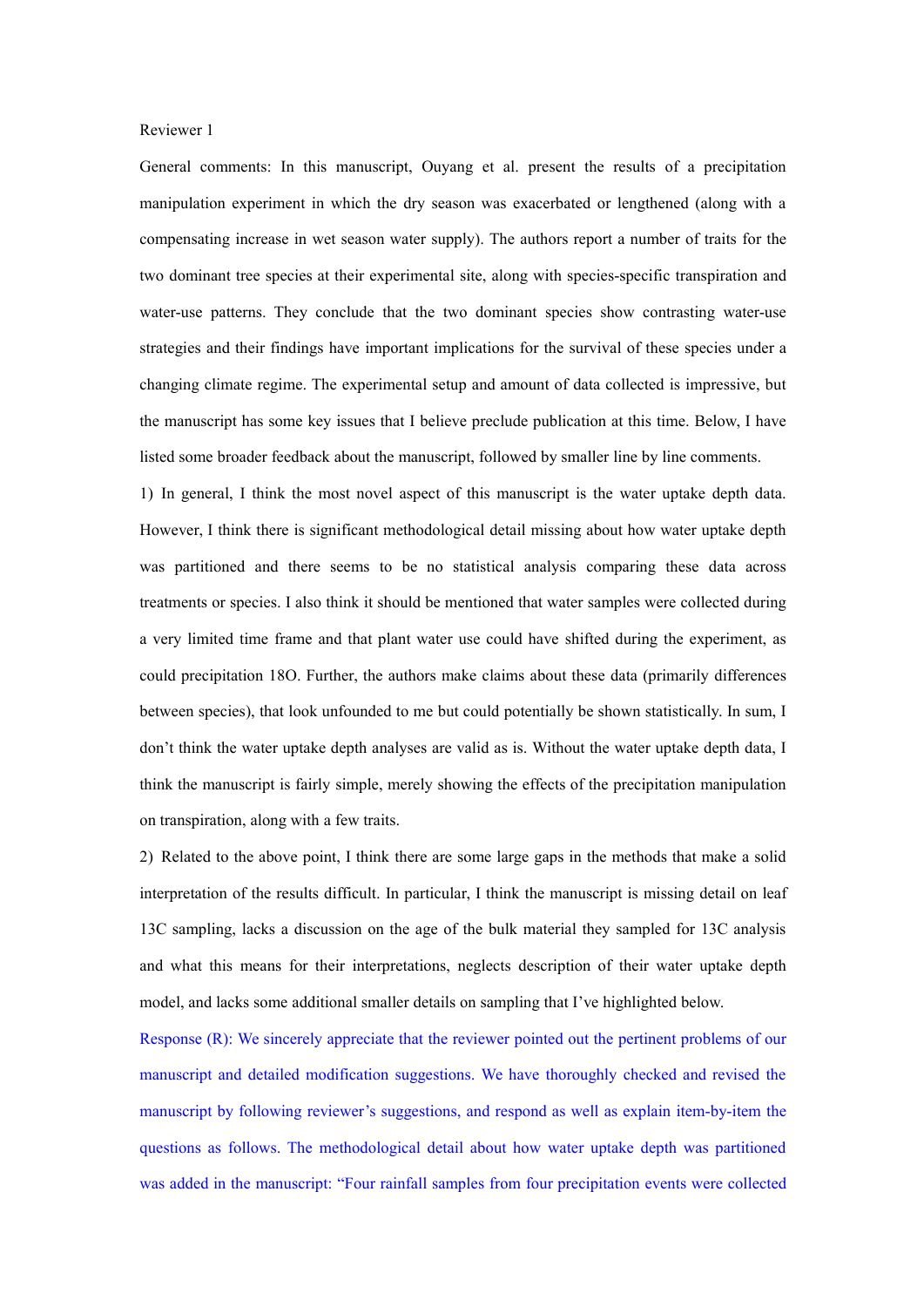for the isotope analysis. Previous root sampling analysis has verified that more than 80% of the total root biomass for *S. superba* and 80% of the absorbing roots of *M. macclurei* were distributed in the surface soil layer (0-60 cm) (Hao and Peng 2009; Li 1984). Therefore, soil samples around the sampled trees were collected from the upper soil layers (0-20 cm), middle soil layers (20-40cm) and deeper soil layers (40-60 cm) with soil cores from each experimental plot. Water from a small well near the experimental plots was collected as the groundwater and kept in the laboratory at 0-5 °C for further analyses (Sun et al., 2018). " (Line 287-296)

In addition, according to reviewer's suggestion, we recalculate the proportions of water resource use based on the measured isotope data and display the statistical analysis in Figure 4. The corresponding results of statistical analysis are also described in the manuscript: " According to the statistical results, the utilization of rainwater and soil water of *M. macclurei* trees showed no significant treatment-difference, while the DD and ED treatments significantly decreased its utilization of groundwater (Figure 4). However, the changed precipitation pattern posed a significant influence on the water use proportions of *S. superba* from different water resources (*p*  $< 0.05$ ....Furthermore, the two dominant tree species shared similar water use proportion under the control condition, and *M. macclurei* used more soil water (0-60cm) than the *S. superba* under DD treatment. Comparatively, *M. macclurei* utilized more rainwater, while *S. superba* was inclined to make use of more groundwater under ED treatment  $(p < 0.05)$ ." (Line 379-392)

The detailed information about leaf <sup>13</sup>C sampling and analysis was also added in the manuscript: "In this study, the obtained fresh mature leaves (the pre-treated details was described in section 2.6) were oven dried (80°C, 48 h), crushed to a powder and sieved through a 100 mesh. The samples passing through the mesh were oxidized with an elemental analyzer (VARIO EL3, Elementar, Germany) and analyzed for  $\delta^{13}C$  by mass spectrometry (DELTA V Advantage, Thermo Scientific, USA) using Pee Dee Belemnite (PDB) limestone as the standards. The  $\delta^{13}C$  value (‰) was calculated from the following equation..." (Line 260-266)

3) In many places throughout the manuscript, the authors claim their results speak to the competitive ability of these species using words like "competition", "success", "coexistence", "tolerance", etc. I do not think the data support these claims since the manuscript merely shows patterns in water use between the two species and some additional traits. I think this language should be toned down and I've highlighted areas where this issue came up.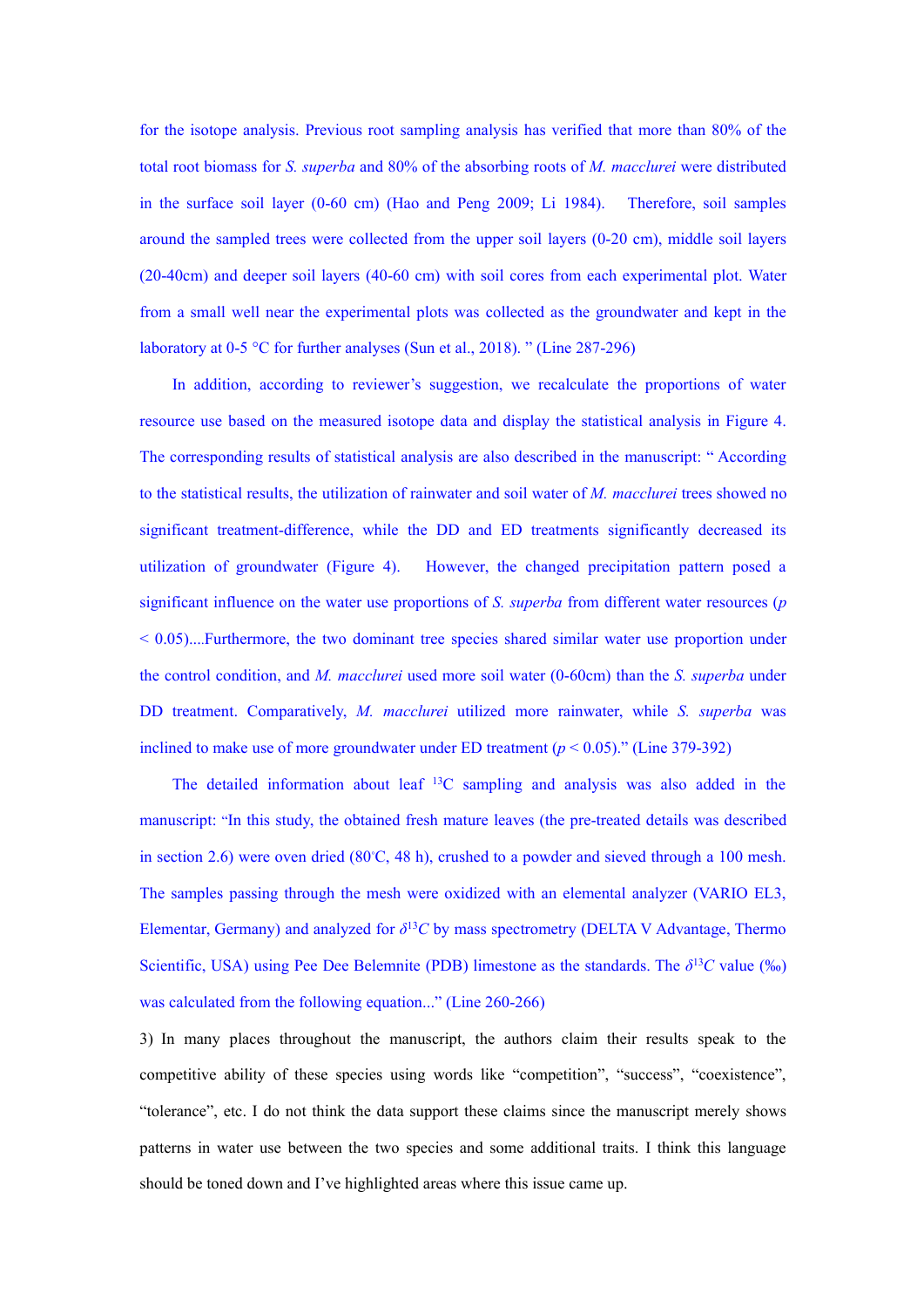R: The terminology words such competition, success ortolerance were deleted or revised to avoid high-toned. We think the use of the terminology "coexistence" might be reasonably, because the two dominant species in this area, *M. macclurei* and *S. superba* shared and competed for the resources with different distribution of root biomass, various water use and growth indexes, thus, their coexistence could be a point in this study.

4) Certainly, this is not a big issue at this stage, but I think the manuscript could use some significant editing for grammar and sentence structure.

R: We have read and done our best to make revisions throughout the text to avoid grammar mistakes and long sentences.

Specific comments:

L1-2: I would really recommend altering the title. I do not really think the study pertained to "acclimation traits", nor were any traits "reshaped". Further, I think that saying they "altered their coexisting relation" is not supported by the data (my point #3 above).

R: The title was changed to "Species-specific transpiration and water-use patterns of two dominant coexisting tree species under manipulated rainfall in a low-subtropical secondary evergreen forest" L27: See  $#3$  above about claims of competitiveness.

R: This sentence was changed to "...that *M. macclurei* has more survival and growth advantages in this subtropical forest." (Line 27-28)

L29-30: How are you defining drought tolerance? It seems like the two species had fairly similar responses to the precipitation manipulation in terms of transpiration and there was no evidence that either species was water stressed (point 3# above).

R: Actually, due to the abundant rainfall, drought events do not happen very often in south China, but previous reports also claimed many tropical areas with rich species have already experienced little or no rain falls during dry seasons and upper soil layers might undergo severe drying (Goldstein et al., 2008; Liu et al., 2010; Gao et al., 2015) (Line 88-91). In this study, *S. superba* allocated much less root biomass on surface soil than *M. macclurei* (47% vs. 72%), and as shown in the statistical results, the *S. superba* was inclined to use more groundwater than *M. macclurei* under ED treatment. Therefore, we think *S. superba* might be drought tolerant under potential drought in the future. To make it less controversial, this sentence was changed to "Therefore, under the seasonal drought caused by uneven distribution of rainfall in the future, *M. macclurei*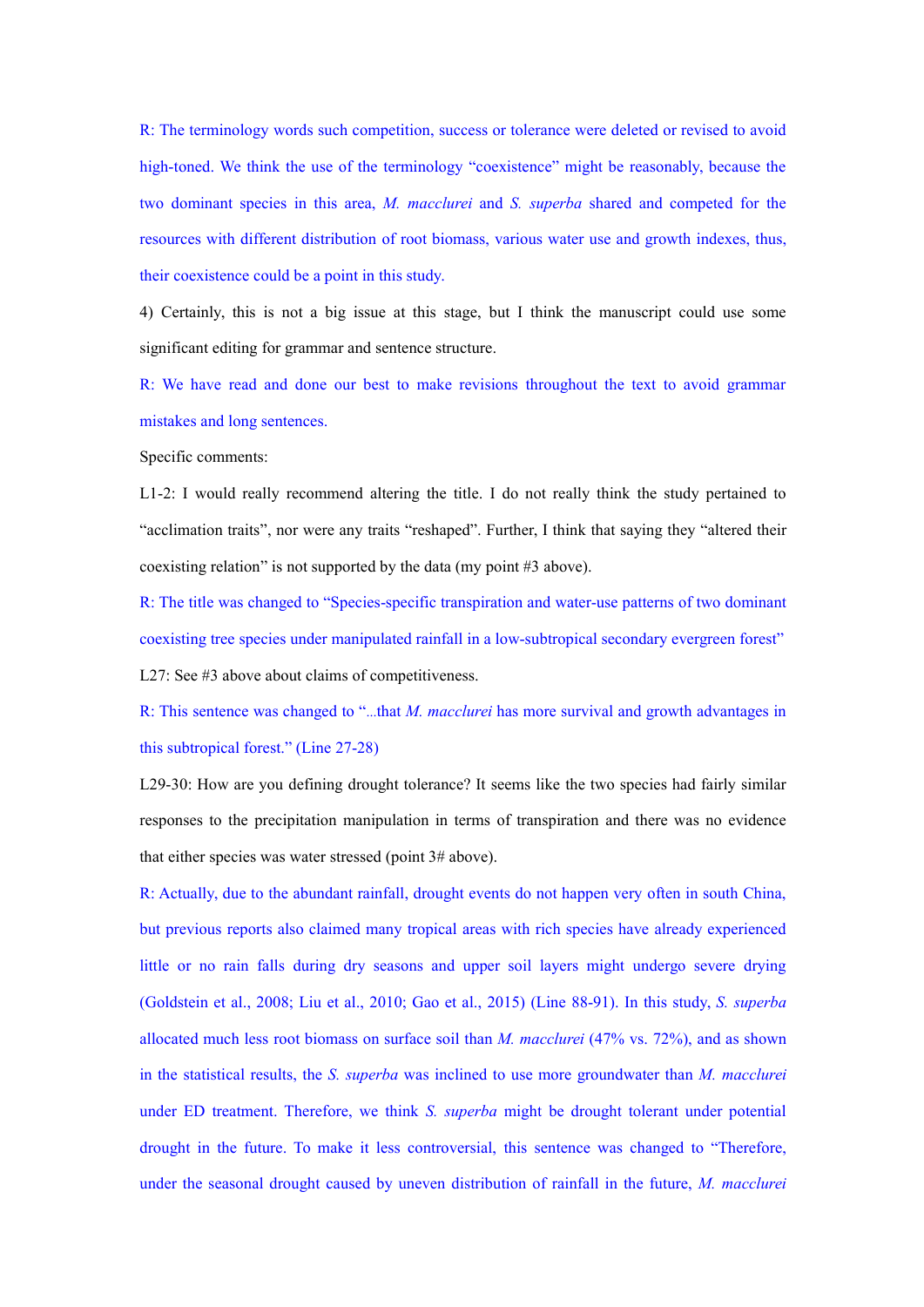that inclines to use shallow soil water would adopt a drought-avoidance strategy, whereas *S. superba* being able to uptake deeper soil water would be drought tolerant. (Line 29-31)"

L31: See#3 above about the coexistence terminology.

R: As we had explained in the previous response, *M. macclurei* and *S. superba* shared and competed for the resources, and had different distribution of root biomass, various water use and growth indexes, thus, the coexistence terminology might be reasonable.

L78-80: I do not think it is well supported in the literature that isohydric species tend to occur in mesic areas. They can and do exist most everywhere.

R: This sentence was changed to "Isohydric species, however, are often regarded as drought avoiders as they can avoid drought-induced hydraulic failure by way of strict stomatal control and relatively constant minimum leaf water potential (McDowell et al., 2008)" (Line 75-78)

L128-135: It seems like #1 and #2 are really similar in the sense that they both describe traits and water-use patterns. Maybe the authors could separate these objectives out into one about tree water use (and water uptake depth), and one about how traits mediate tree water use patterns.

R: Thanks for the suggestion, we have rewritten the objectives: "Therefore, main objectives of this study are 1) to investigate the effects of manipulated precipitation conditions on spatial-temporal water use patterns of *S. superba* and *M. macclurei* in this subtropical forest; 2) to understand the potential mechanism for the varied responses of tree transpiration to the changed precipitation patterns by examining the variations in morphological adjustment, such as Huber values  $(A_s: A_l)$ , the intrinsic water use efficiency, and the contributions of water resources to the tree transpiration." (Line 135-141)

L161-164: I think it would be very helpful for the reader if there was a simple diagram (or perhaps labels added on to a time series figure) showing when precipitation was excluded or added back in for each treatment.

R: To describe the manipulated precipitation treatments more clearly, we listed the detailed information of excluding and irrigating water under DD and ED treatment in Table 1. "The exclusion of precipitation was achieved automatically by a tarpaulin covering approximately 67% of the area of the DD and ED plots. To guarantee the equal total annual rainfall, approximately equivalent amounts of excluded water were pumped into these plots several times (4-8 times) during wet seasons (from June to September for DD and ED treatments) (Table 1)." (Line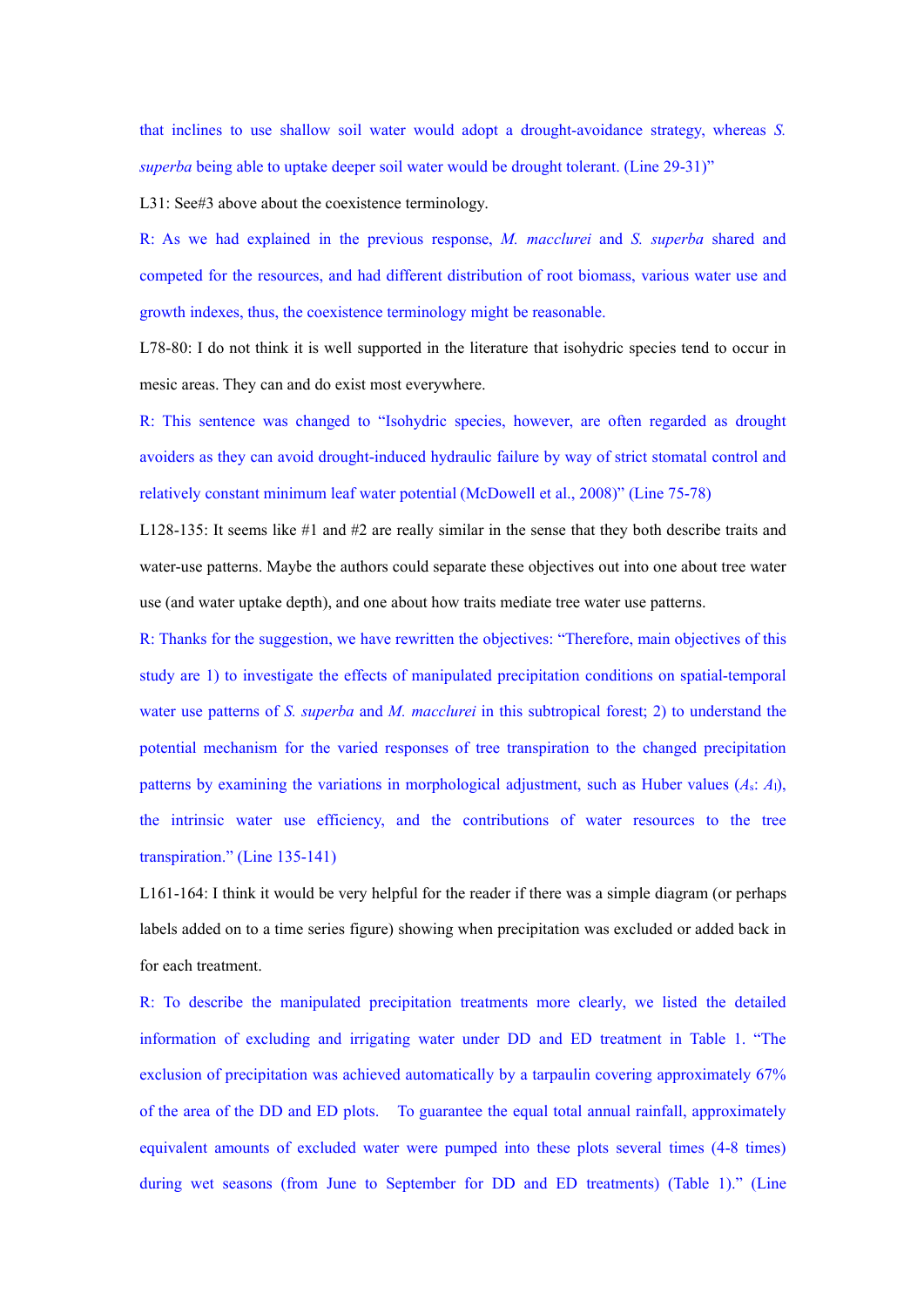## 174-178)

L178: In order to interpret the effects of the precipitation manipulation, there needs to be information about how the experimental year's climate related to average site climate. For example, if this was a really wet year, there may be no reason to expect significant treatment effects in the first place.

R: We have described the long term climate of the study site in section of "Site description", and we also presented the climatic parameters especially the precipitation of the experimental year in section 3.1: "Total precipitation at the research site during the experimental period was 2094 mm. The precipitation was unevenly distributed and occurred mainly between April and September, accounting for approximately 84% of the annual total. It was noticeable that the heaviest precipitation with a value of 498.6 mm occurred in August, while the lightest precipitation occurred in February with only 2.7 mm. (Line 327-332)" Data has obviously shown the unevenly distributed precipitation, which could make our experimental design sense.

Yes, it was really a wet year, as the total precipitation being of 2094 mm during the experimental period, but the rainfall manipulation that excluded 67% of precipitation under DD and ED treatment (the amounts of excluded water were shown in Table 1) still had a non-negligible effect on tree transpiration, especially during the periods of dry and spring drought season (Figure 3).

L216: What depth were these samples collected at?

R: "soil samples (0-30 cm) were periodically collected in the experimental plots to measure the soil water contents (*SWC*) by gravimetric method." (Line 222)

L252-290: I think some text should be added (either in the methods or discussion) that clarifies what the 13C signal would represent. If these leaves had been around prior to the experiment, their bulk tissue 13C would incorporate the 13C signal from climatic conditions at the time of leaf expansion, the carbon used to make those leaves, and any dynamics influencing non-structural carbohydrates since leaf expansion. Any information on the life span of these leaves would help here, or simply a caveat that the 13C signal could be complicated.

R: The detailed information about leaf <sup>13</sup>C sampling and analysis was also added in the manuscript: "In this study, the obtained fresh canopy leaves (the pre-treated details was described in section 2.6) were oven dried (80℃, 48 h), crushed to a powder and sieved through a 100 mesh. The samples passing through the mesh were oxidized with an elemental analyzer (VARIO EL3,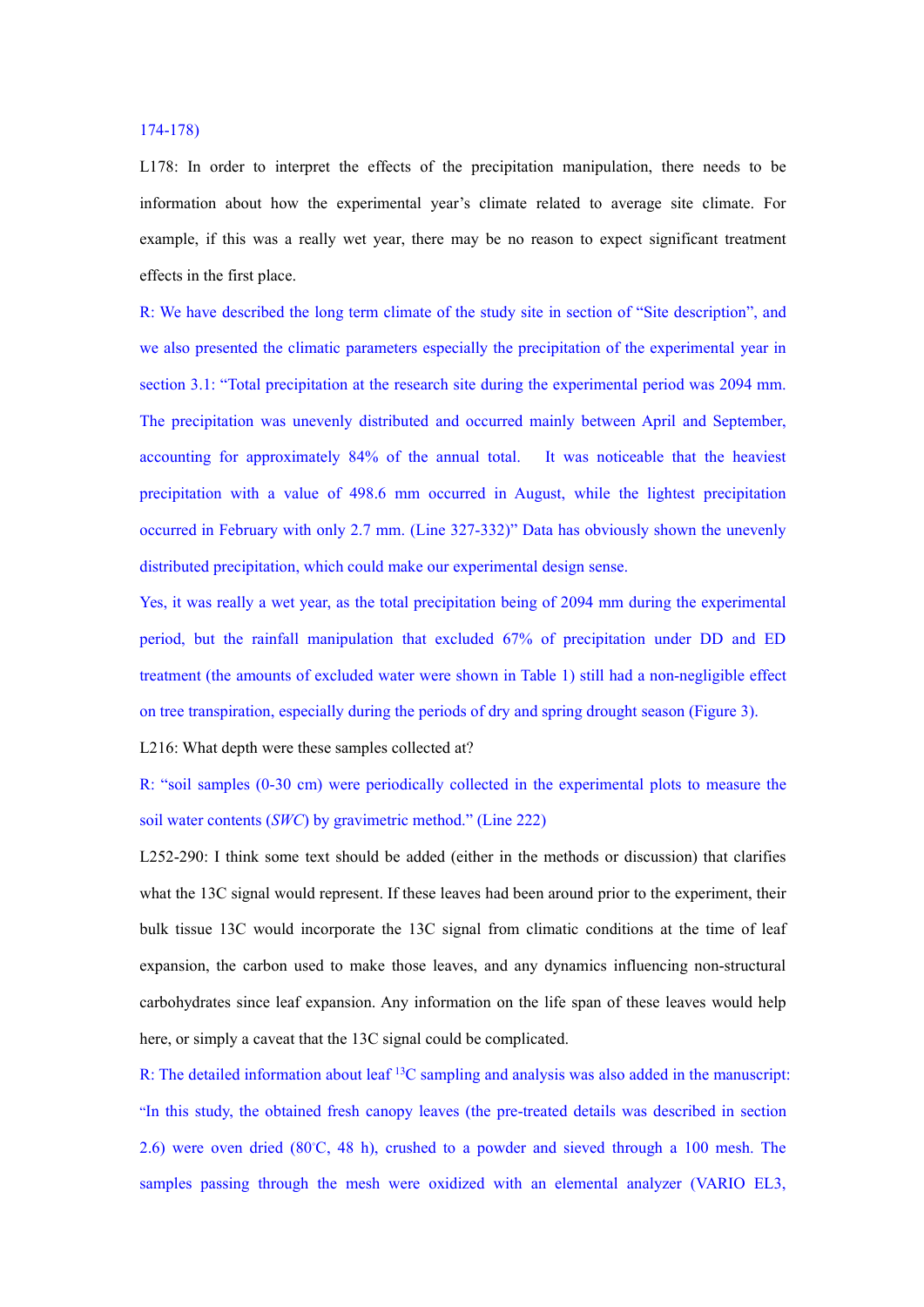Elementar, Germany) and analyzed for  $\delta^{13}C$  by mass spectrometry (DELTA V Advantage, Thermo Scientific, USA) using Pee Dee Belemnite (PDB) limestone as the standards. The  $\delta^{13}C$  value (‰) was calculated from the following equation..." (Line 262-268)

Since the *S. superba* and *M. macclurei* are evergreen tree species with perennial leaves, <sup>13</sup>C value of mature leaf is generally considered to be constant after being fixed in the leaves, and thus, the use of mature leaves for <sup>13</sup>C sampling and analysis at the end of the experiment are reasonable.

L275: When were rainfall samples collected? Were these multiple samplings or were there 4 replicates of one rainfall event? If it is the latter, I don't think you can assume that this rainfall event is representative of all rainfall.

R: The collected rainfall sample were taken from four precipitation events. "Four rainfall samples from four precipitation events were collected for the isotope analysis." (Line 287-288)

L286: Please describe in detail what IsoSource is and the methodology behind how it partitions water uptake depth.

R: The IsoSource, a mixing model software, is developed and introduced by Phillips and Gregg (2003). It is designed for situations in which *n* isotopes are being used and more than  $n+1$  sources are likely to contribute to a mixture. IsoSource uses stable isotope data to calculate feasible ranges of source contributions. Detailed information about this software was presented in Phillips and Gregg (2003). In this study, the xylem water was regarded as the mixture, and different water samples for isotope analysis included the rain, soil water from different soil layers, and groundwater. First, all possible combinations of source proportions that sum to 100% are calculated in user-specified increments (2% in our study). Second, the predicted isotope values of the mixture are computed using linear mixing model equations that preserve mass balance (Phillips 2001). Isotope values of computed mixtures are then compared with the observed isotope values; the range of combinations that match within a user-specified tolerance value (0.05% in our study) is then described.

L343-350: What are these percentage reductions in comparison to (i.e., what counted as dry versus wet seasons)?

R: These percentage reductions are in comparison to wet seasons. In the new version of manuscript, we deleted this part to avoid the unnecessary description.

L364-378: As mentioned in point #1, this sections needs some statistical analysis to be able to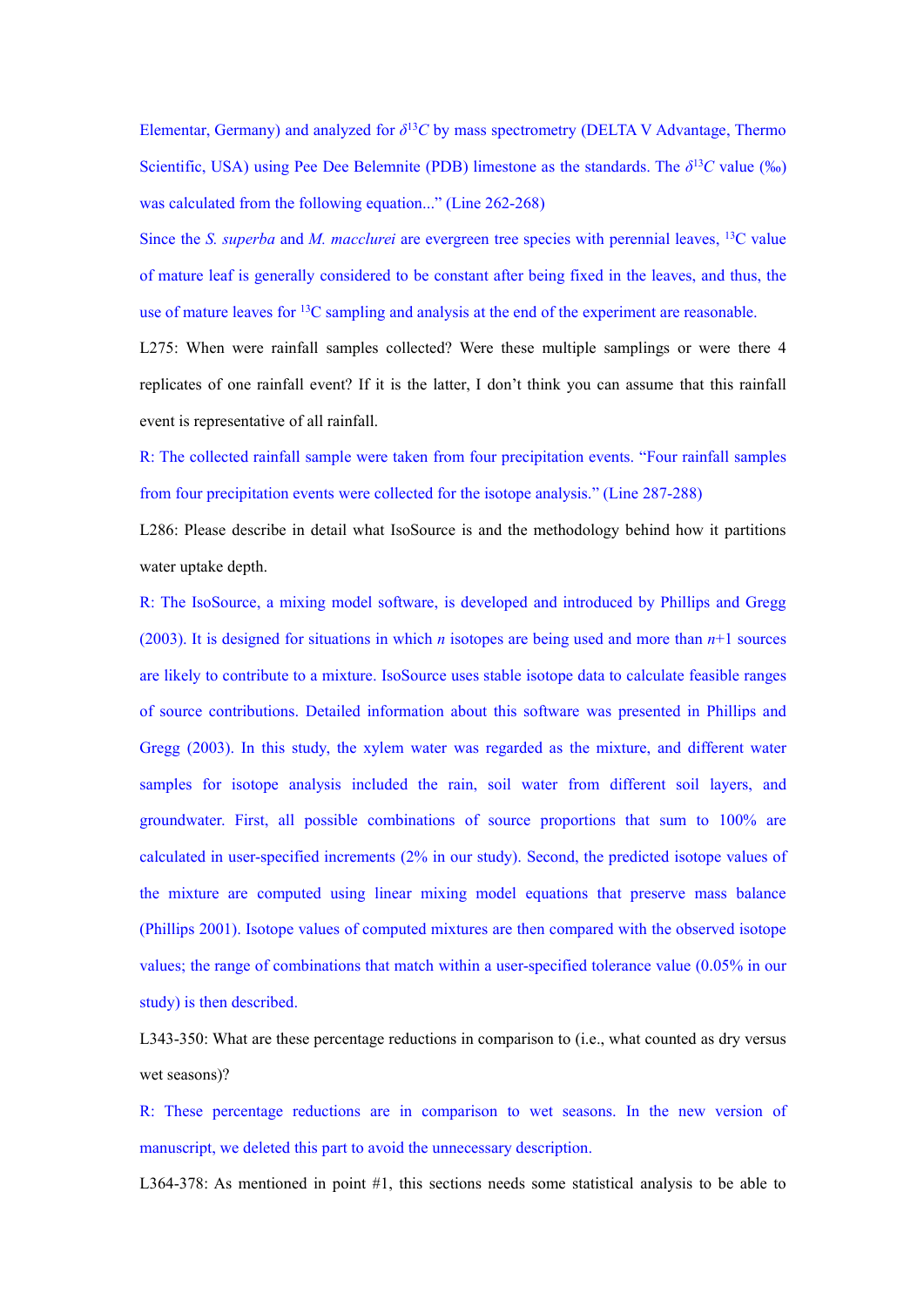draw any conclusions from the data.

R: The results of statistical analysis are also described in the manuscript: "According to the statistical results, the utilization of rainwater and soil water of *M.macclurei* trees showed no significant treatment-difference, while the DD and ED treatments significantly decreased its utilization of groundwater (Figure 4). However, the changed precipitation pattern posed a significant influence on the water use proportions of *S. superba* from different water resources (*p*  $< 0.05$ ....Furthermore, the two dominant tree species shared similar water use proportion under the control condition, and *M. macclurei* used more soil water (0-60cm) than the *S. superba* under DD treatment. Comparatively, *M. macclurei* utilized more rainwater, while *S. superba* was inclined to make use of more groundwater under ED treatment  $(p < 0.05)$ ." (Line 379-392)

L390-391: Is this saturation model warranted for the data considering that most of the responses seem to be fairly linear? Is there a first principles reason to expect a saturation relationship?

R: Generally, the response of tree transpiration to *PAR* is generally linear when the *PAR* values are relatively low, while non-linear (saturation) relationships would be observed as *PAR* further increase. Considering the wide range of *PAR* in our study  $(0-50 \text{ mol m}^2 \text{ d}^1)$ , we thus used the exponential saturation model to explore the response of tree transpiration to *PAR*.

L424: I'm confused as to how Huber value can be used to understand how much water a species has access to.

R: This sentence was revised as "Results indicated that *S. superba* had significantly larger Huber value (*A*s:*A*l) (Table 3), possibly meaning a less investment on leaf biomass but a better efficient transport system (Zhu et al., 2014)." (Line 447-449)

L427: See point #3 above regarding the "drought-tolerant" terminology.

R: As we have explained above, to make this terminology less controversial, we revise this sentence as "This character could lead to restraining of transpiration and better transport efficiency, and thus to drought-tolerant for *S. superba* when severe drought occurs. (Line 451-453)"

L433-434: I'm not sure this is supported by the data (especially since there are no stats). The bars seem to be similar in size and the error bars seem to overlap.

R: The results of statistical analysis are added in the revised manuscript and Figure 4. "According to the statistical results, the utilization of rainwater and soil water of *M. macclurei* trees showed no significant treatment-difference, while the DD and ED treatments significantly decreased its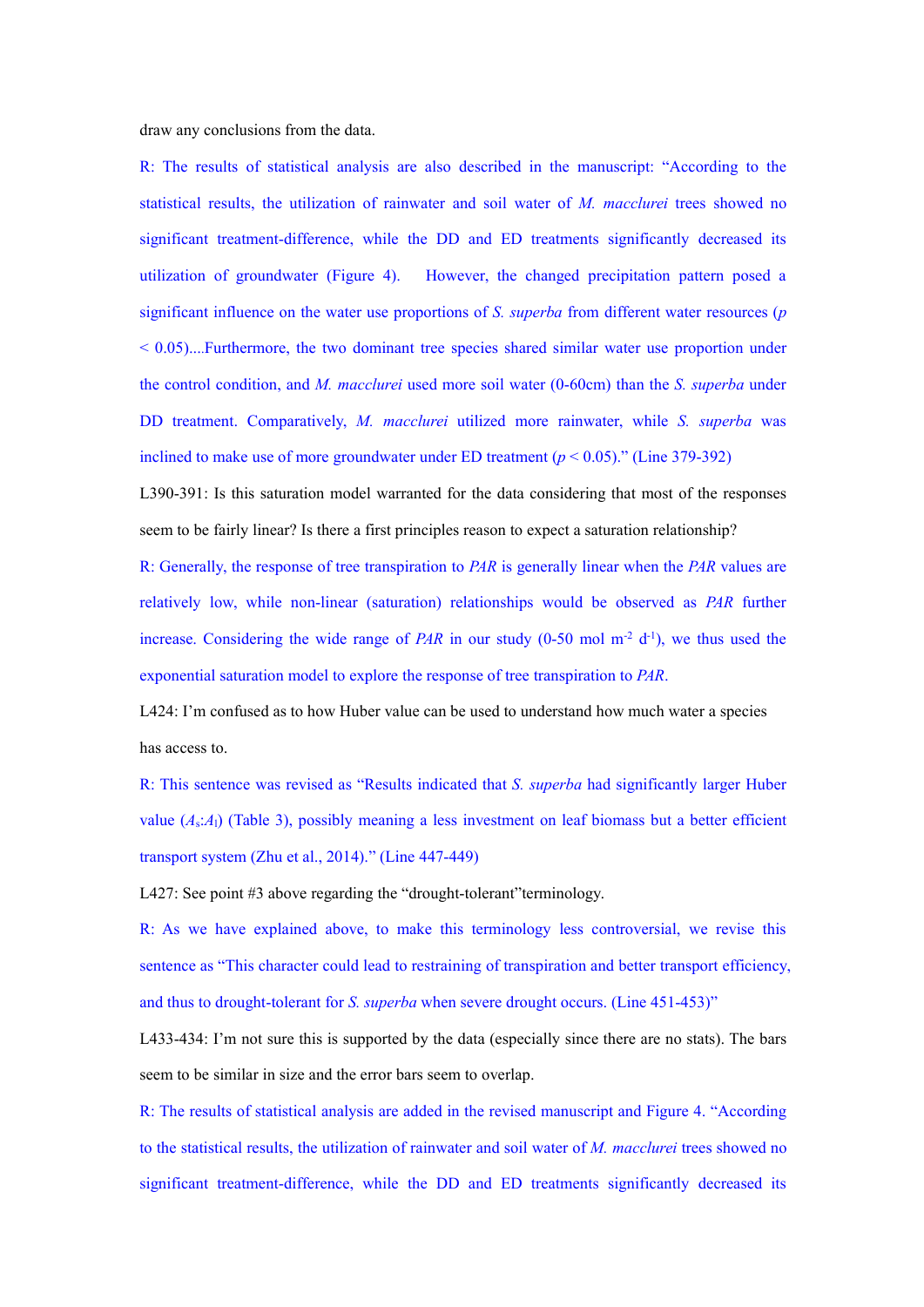utilization of groundwater (Figure 4). However, the changed precipitation pattern posed a significant influence on the water use proportions of *S. superba* from different water resources (*p*  $< 0.05$ )....Furthermore, the two dominant tree species shared similar water use proportion under the control condition, and *M. macclurei* used more soil water (0-60cm) than the *S. superba* under DD treatment. Comparatively, *M. macclurei* utilized more rainwater, while *S. superba* was inclined to make use of more groundwater under ED treatment  $(p < 0.05)$ ." (Line 379-392)

L489-490: I'm not sure this claim is supported since the treatment effects seemed to be fairly similar in the two species. Perhaps specify or cut this sentence?

R: This sentence was deleted as we actually don't have the experimental data to support that.

All figure and tables: Please specify what the  $+/-$  means in the tables (standard error, deviation?), what the lettering notation indicates, and what error bars represent.

R: Done. The  $+/-$  means mean values  $\pm$  standard deviation. Different small letters indicate differences among the three treatments within the same tree species  $(p \le 0.05)$ ; Different capital letters indicate differences between tree species for a single treatment  $(p \le 0.05)$ .

Fig. 1: During what hours were these daily values calculated? It might be more relevant to present mean daytime PAR and VPD.

R: Yes, we also think that the mean daytime values of *PAR* and *VPD* would be more relevant, however, the values were measured and offered by the Heshan National Ecological Station and only daily values presented.

Fig. 3: I think the clarity of this figure could be improved. In general, it is hard to parse out trends due to the experiment since the points are so close together. It is also hard to interpret the panels for each species since they encompass different and overlapping time points. Perhaps clarify what manipulation was occurring in each panel, or maybe make one longer time series graph with all the treatment times labeled?

R: The Figure 3 was re-plotted according to the suggestion. We used three separate graphs to describe tree transpiration of two species during the whole experimental period under BC, DD and ED treatment, respectively.

In terms of the treatment times, "The exclusion of precipitation was achieved automatically by a tarpaulin covering approximately 67% of the area of the DD and ED plots. To guarantee the equal total annual rainfall, approximately equivalent amounts of excluded water were pumped into